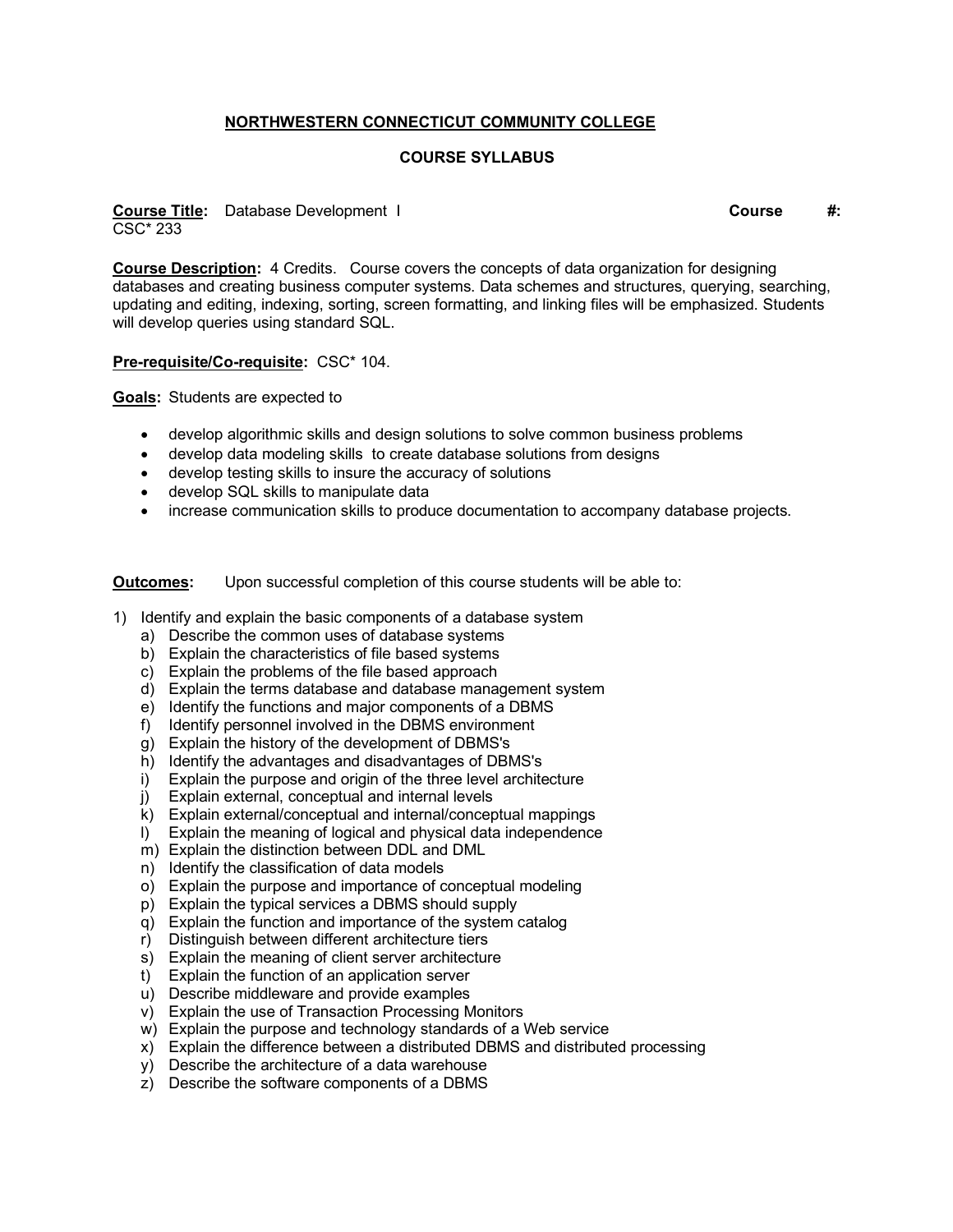- 2) Demonstrate a thorough understanding of the relational model
	- a) Explain the origins of the relational model
	- b) Explain the terminology of the relational model
	- c) Explain how tables are used to represent data
	- d) Demonstrate the connection between mathematical relations and relations in the relational model
	- e) Identify candidate, primary, alternate and foreign keys
	- f) Explain entity integrity and referential integrity
	- g) Explain the meaning of relational completeness
- 3) Use relational algebra and relational calculus in the development of queries
	- a) Demonstrate the formation of queries in relational algebra
	- b) Demonstrate the formation of queries in tuple relational calculus
	- c) Demonstrate the formation of queries in domain relational calculus
- 4) Demonstrate understanding and usage of Structured Query Language
	- a) Explain the categories of relational Data Manipulation Languages
	- b) Explain the purpose and importance of SQL
	- c) Explain the history and development of SQL
	- d) Create SQL statements
	- e) Retrieve data using the SELECT statement
	- f) Build SQL statements using
		- i) WHERE
		- ii) ORDER BY
		- iii) aggregates
		- iv) GROUP BY
		- v) subqueries
		- vi) joins
	- g) Perform database updates using
		- i) UNION
		- ii) INTERSECT
		- iii) DELETE
	- h) Explain the data types supported by the SQL standard
	- i) Explain the purpose of the integrity enhancement feature of SQL
	- j) Define integrity constraints using
		- i) required data
		- ii) domain constraints
		- iii) entity integrity
		- iv) referential integrity
		- v) general constraints
- 5) Demonstrate the usage of views in managing data
	- a) Explain the purpose of views
	- b) Demonstrate how to create and delete views using SQL
	- c) Demonstrate how to perform operations on views
	- d) Explain when views are updateable
	- e) Explain the advantages and disadvantages of views
	- f) Explain how to use the GRANT and REVOVE statements as a level of security
- 6) Demonstrate using Structured Query Language beyond simple data retrieval
	- a) Demonstrate how to use the SQL Programming language
	- b) Demonstrate how to use SQL cursors
	- c) Demonstrate how to create stored procedures
	- d) Demonstrate how to create triggers
	- e) Explain how to use triggers to enforce integrity constraints
	- f) Explain the advantages and disadvantages of triggers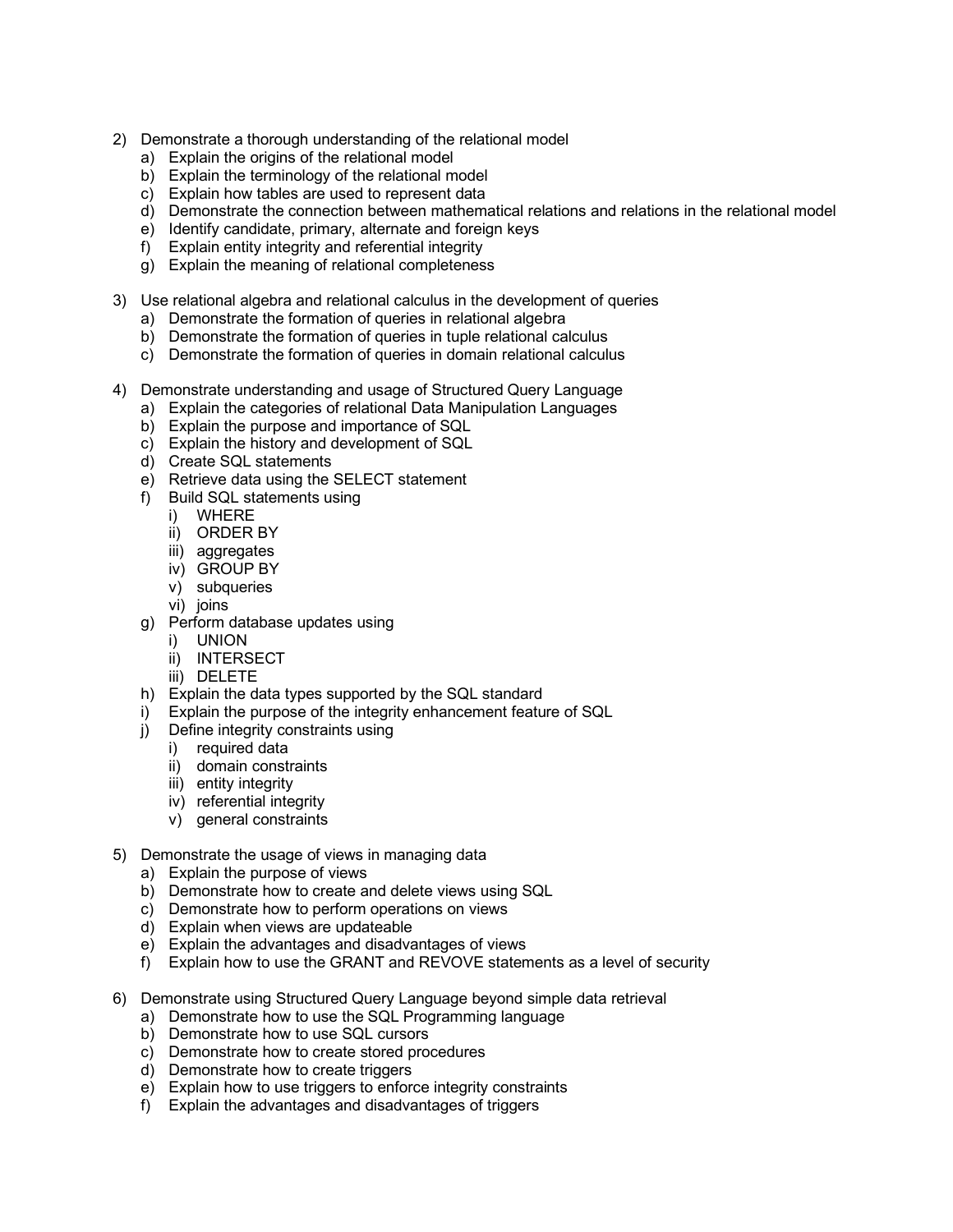- g) Explain how to use recursive queries
- 7) Demonstrate an understanding of Query By Example
	- a) Explain the main features of QBE
	- b) Explain the types of queries provided in Microsoft Access
	- c) Demonstrate how to build queries using QBE
- 8) Demonstrate an understanding of database development
	- a) Explain the main components of an information system
	- b) Explain the main stages of the database system development lifecycle
	- c) Explain the main phases of database design
		- i) conceptual
		- ii) logical
		- iii) physical
	- d) Describe the types of criteria used to evaluate a DBMS
	- e) Evaluate and select a DBMS
	- f) Explain the benefits of CASE tools
	- g) Explain when fact finding techniques are used in the database system development lifecycle
	- h) Explain the type of facts collected and documentation produced in each stage of the database system development lifecycle
	- i) Describe the most commonly used fact finding techniques
	- j) Explain how to use each fact finding technique
	- k) Demonstrate how to use Entity Relationship modeling in database design
	- l) Explain the basic concepts associated with the ER model
		- i) entities
		- ii) relationships
		- iii) attributes
	- m) Demonstrate diagrammatic techniques for displaying an ER model using UML
	- n) Identify and resolve connection traps
	- o) Explain the limitation of ER modeling and the requirements to represent more complex applications using additional modeling concepts
	- p) Demonstrate and explain the most useful additional modeling concepts
		- i) specialization/generalization
		- ii) aggregation
		- iii) composition
- 9) Demonstrate an understanding of normalization
	- a) Explain the purpose of normalization
	- b) Demonstrate how normalization is used when designing a relational database
	- c) Explain the problems associated with redundant data
	- d) Explain the concept of functional dependencies
	- e) Explain the characteristics of functional dependencies used in normalization
	- f) Identify functional dependencies for a relation
	- g) Identify the most commonly used normal forms
	- h) Identify the problems associated with relations that break the rules of normal forms
	- i) Explain how inference rules identify a set of all functional dependencies for a relation
	- j) Explain the use of Armstrong's axioms
	- k) Explain the use of normal forms beyond Third Normal Form
	- l) Identify a BCNF
	- m) Explain the concept of multi-valued dependencies
	- n) Explain the concept of join dependency and 5NF
- 10) Demonstrate an understanding of database design
	- a) Describe the purpose of design methodology
	- b) Explain the three main phases of database design